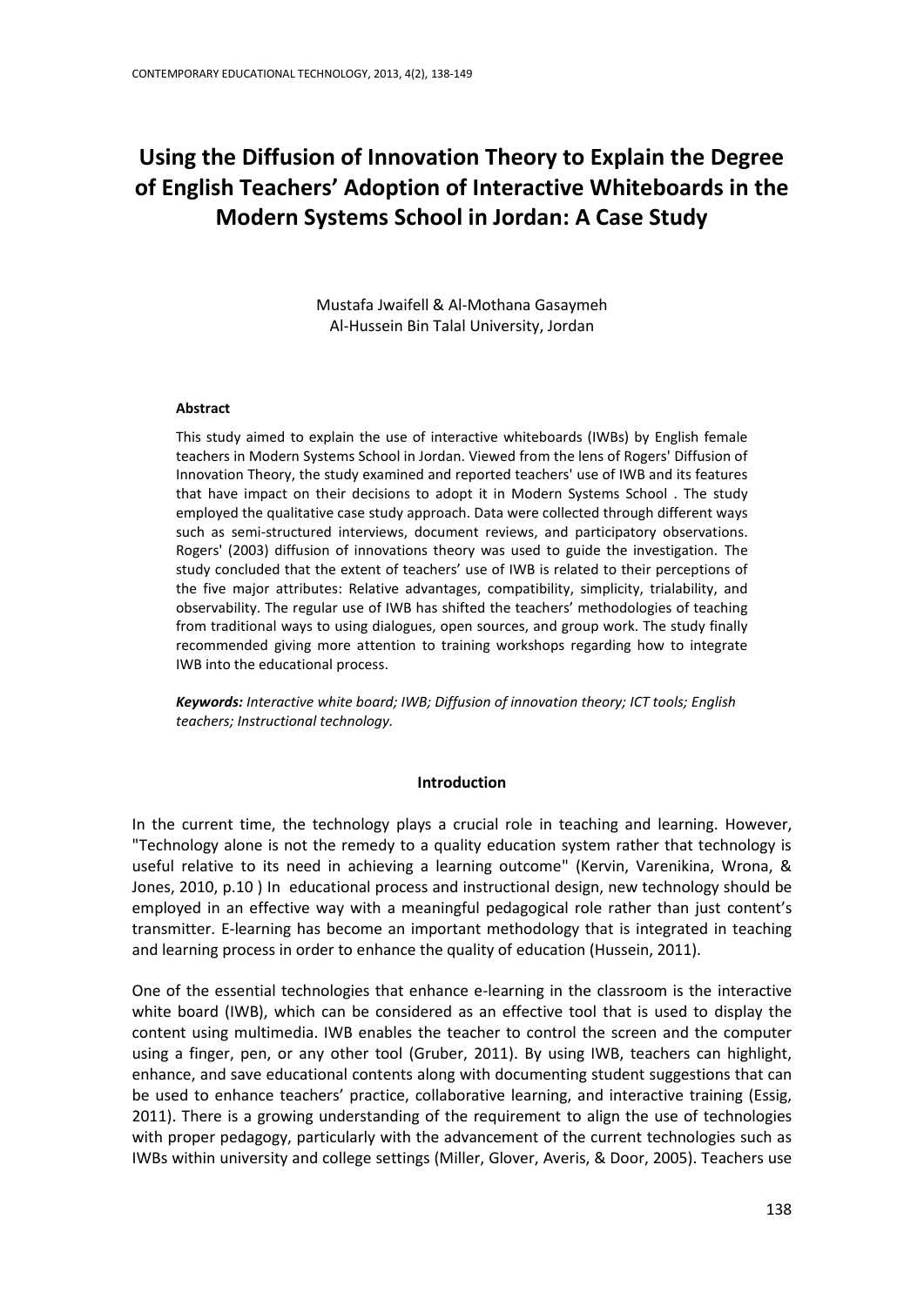IWBs for different reasons. These include retaining students' attention, explaining complex concepts, facilitating teaching process, and increasing fruitful interaction among students and teachers (Jang & Tsai, 2012).

IWBs are purchased and used extensively by educational institutions all over the world. In Jordan, most of the IWBs can be found in prestigious schools, where private schools make IWBs available as a part of their prestige and image to attract more students. The question arises whether this innovation is used to improve the quality of instruction or just for the purpose of advertising. This question can be answered by examining teachers' adoption of IWBs through the lens of diffusion of innovation theory suggested by Rogers (2003).

### **Background of the Study**

Significant funds have been invested by Ministry of Education in Jordan to purchase new Information Communication Technologies (ICT), where there are governmental interest to integrate ICTs into the educational process. Likewise, private schools have shown great interest to the integration of the ICTs in their curricula in order to attract more and more students. IWBs are commonly used in those private schools to enhance the way of presenting content to students. In some cases, teachers were forced to use IWB in teaching and learning process regardless of their attitudes toward or satisfaction with such technology. The use of IWBs may differ from one teacher to another so that the pedagogy behind such practices.

In the current time, a few research studies have been conducted that investigated the use of IWBs within classrooms (Digregorio & Sobel-Lojeski, 2009; Essig, 2011). Intharaksa (2009) used the diffusion of innovation theory to explain the degree of faculty's adoption of web-based instruction in a Thai university. To our best knowledge, there is no specific study in Jordan that has been conducted to investigate the use of IWBs based on the diffusion of innovation theory of Rogers (2003).However, there are some studies examining the effectiveness of IWBs on students' achievement (Abu El Einein, 2011; Hanafi, 2010). Individual teachers' adoptions and perceptions of the IWBs can be better understood through the perspective of the diffusion of innovation theory.

#### **Interactive White Boards**

Interactive whiteboards were first developed at the beginning of the 21st century (Betcher & Lee, 2009) as a new ICT tool. IWBs have been widely used in schools and universities to provide innovative ways of displaying the educational contents in different format like animated text, colored text, shapes, pictures, images, video, and audio.

The uses of ICTs provide technology-rich classroom environments. IWBs can display content not only in static way, but also they help in showing dynamic content (Betcher & Lee, 2009). Many functions are integrated in IWBs; one of those is storing and recalling data, where the teacher can record lessons and repeat them as much as needed. IWBs can also be used to replace traditional boards.

Despite the fact that IWBs are playing an integral role as interactive tool, teachers' attitudes toward and perceptions of IWBs are still critical factors for their successful integration. Smith, Higgins, Wall, and Miller (2005) suggested that there must be some kind of training both for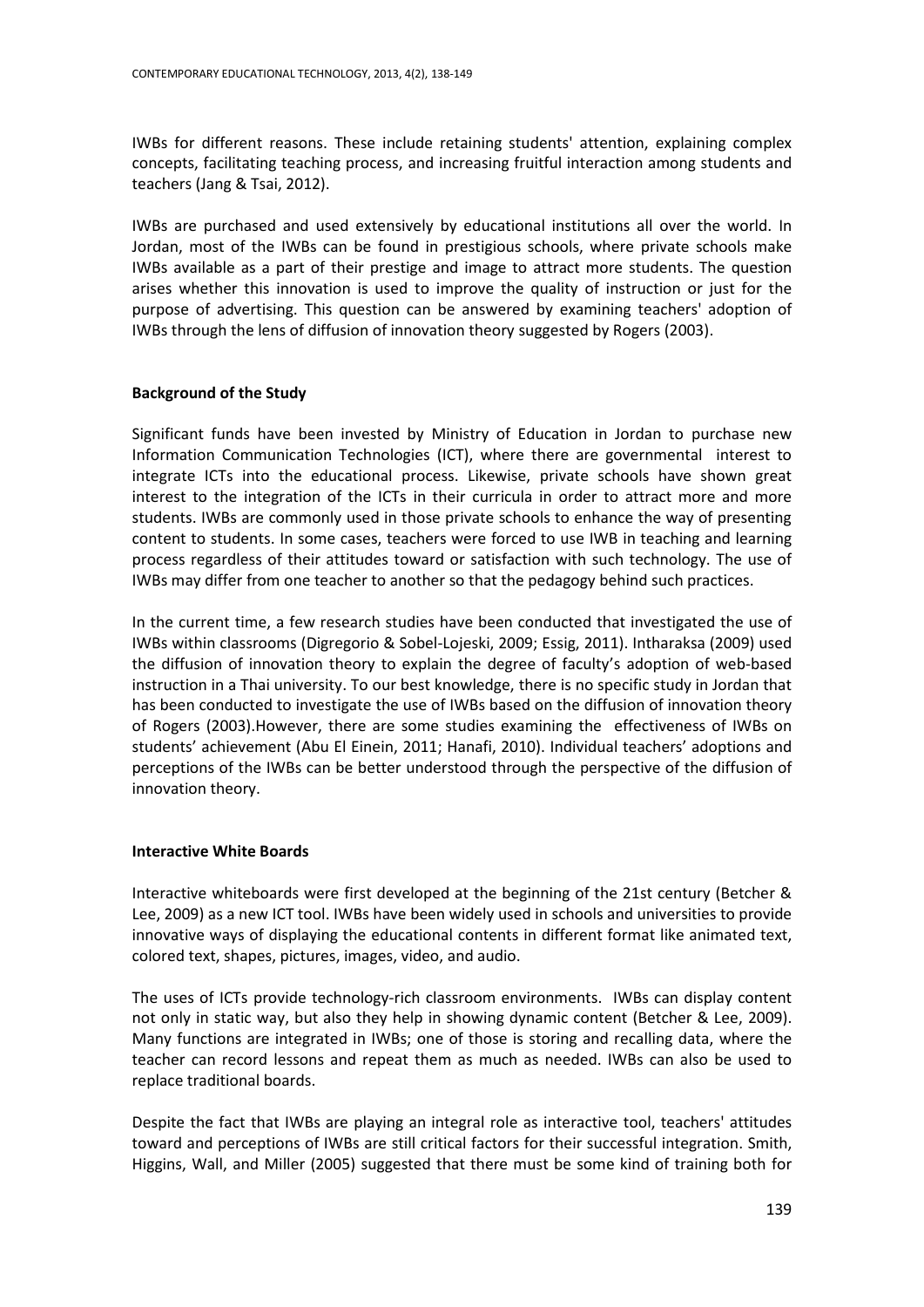teachers and students regarding the use of IWBs. Some teachers may face problems in setting up a classroom with IWBs due to technical obstacles (Preston & Mowbray, 2008). IWBs can attract students' attention, but some teachers believed that IWBs may increase burden and became an over work load for them (Dang, 2011). Using IWBs to design instruction may face a number of pedagogical, educational, and technical obstacles that need to be overcome.

# **Diffusion of Innovation Theory**

Diffusion can be defined as a "process that communicates an innovation through specific channels among the members of a social system." New innovations adoption process usually begins with a tiny number of innovators according to Rogers' Theory of Diffusion of Innovation (Robinson, 2009; Rogers, 2003). Thus, adopters of innovation can be categorized as shown in Figure 1.



Figure 1: Adopter Categorization (Rogers, 2003, p. 281)

A population can be broken down into five different segments, based on their propensity to adopt a specific innovation: Innovators, early adopters, early majorities, late majorities and laggards.

The adoption as decision process requires the potential adopter collect information regarding the technology, examine the technology, and consider whether it provides sufficient improvement to deserve the investment of energy and time that is needed to add it to his/her range of skills (Rogers, 2003). Therefore, people tend to explore the new technology, and experience how effectively it would work in their activities before accepting or rejecting those technologies (Rogers, 2003). This theory tries to explain how an innovation, which may be about an idea, behavior, or object, is adopted among population. Diffusion of Innovations Theory offers valuable insights into the process of social change (Robinson, 2009) as the main qualities that provide a successful spread of an innovation. These include the significance of peer-to-peer conversations along with peer networks and the understanding the needs of different user segments.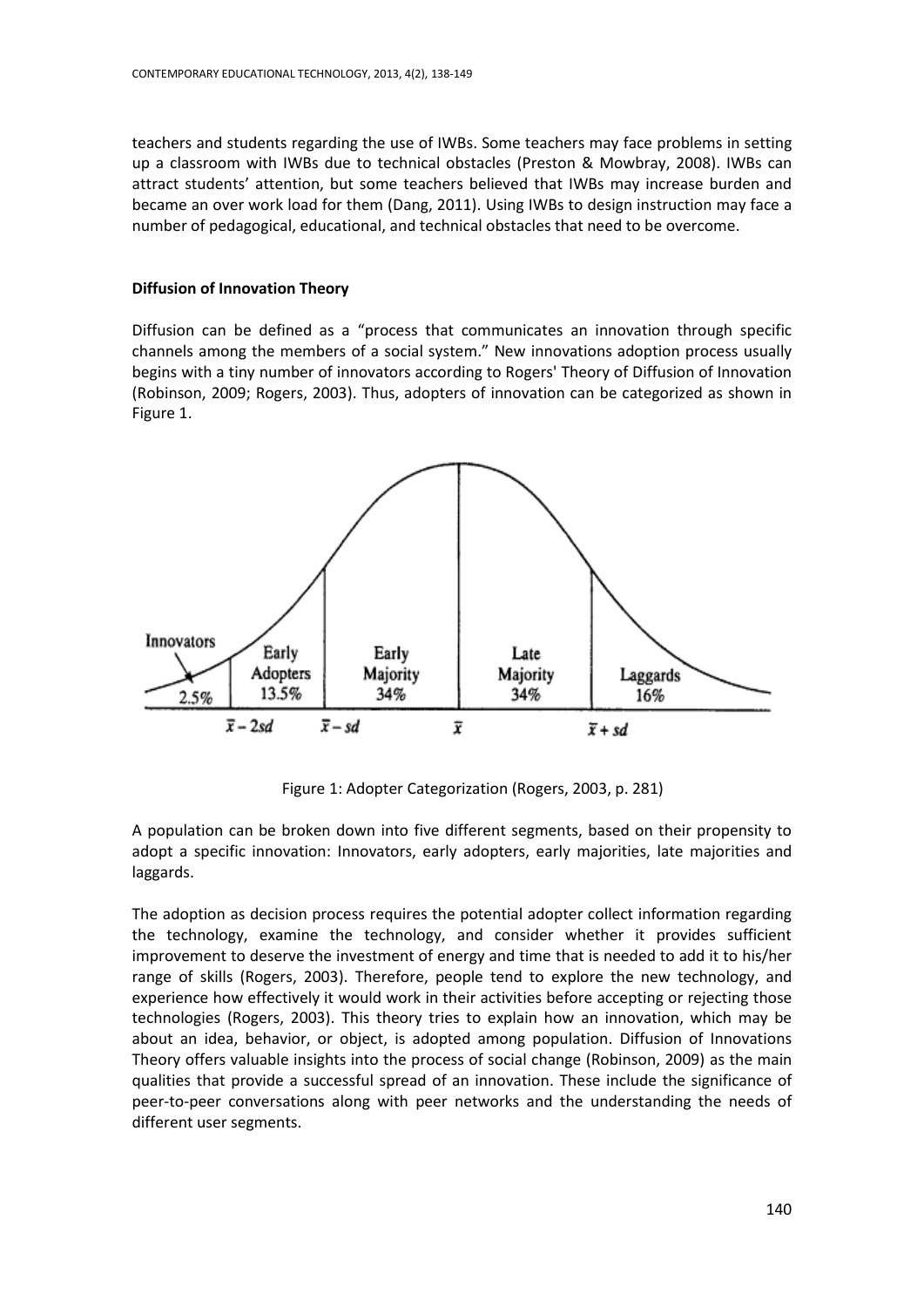Spreading of new innovation can be achieved through considering five qualities related to the innovation from the perspective of the innovators; based on Rogers, (2003), these five qualities are:

- *Relative advantage:* The greater the realized relative merit of an innovation, the more quick its rate of adoption is likely to be;
- *Compatibility:* It refers to the degree to which an innovation is perceived as being consistent with the values, past experiences, and the needs of possible adopters;
- *Simplicity and ease of use:* New ideas that are simpler to understand for the potential adopter are adopted more rapidly than innovations that require the adopter to develop new skills and understandings.
- *Trialability:* It refers to the degree to which an innovation can be experimented with on a limited basis;
- *Observable results:* The easier it is for individuals to see the results of an innovation, the more likely they are to adopt it.

## **Purpose of the Study**

The purpose of this study was to explain the use of IWBs by English female teachers in Modern Systems School in Jordan. Viewed from the lens of Rogers' diffusion of innovation, this study examined and reported teachers' use of IWBs and their perceived attributes that affect teachers' decisions to adopt IWBs at the selected school.

To achieve the main purpose of the study, research was conducted to answer the following questions:

- (1) How is IWB used among English teachers at the Modern Systems School?
- (2) What are the English teachers' perceptions of IWBs in the Modern Systems School?
- (3) How does Rogers's (2003) major attributes of innovation explain English teachers' perceptions of IWBs at Modern Systems School?

#### **Methods**

The current study is a case study, where the primary purpose was to qualitatively examine teachers' use of IWBs and their perceptions regarding the use of this technology in the Modern Systems School in Jordan. Within the context of qualitative research paradigm, case study is one of the important approaches mentioned by Creswell (2007), which represents exploratory and descriptive research approach.

#### **Setting and Sample**

The sample of the study includes 4 teachers who are currently teaching English at the Modern Systems School in Jordan. Table 1 shows the participants' experience and majors.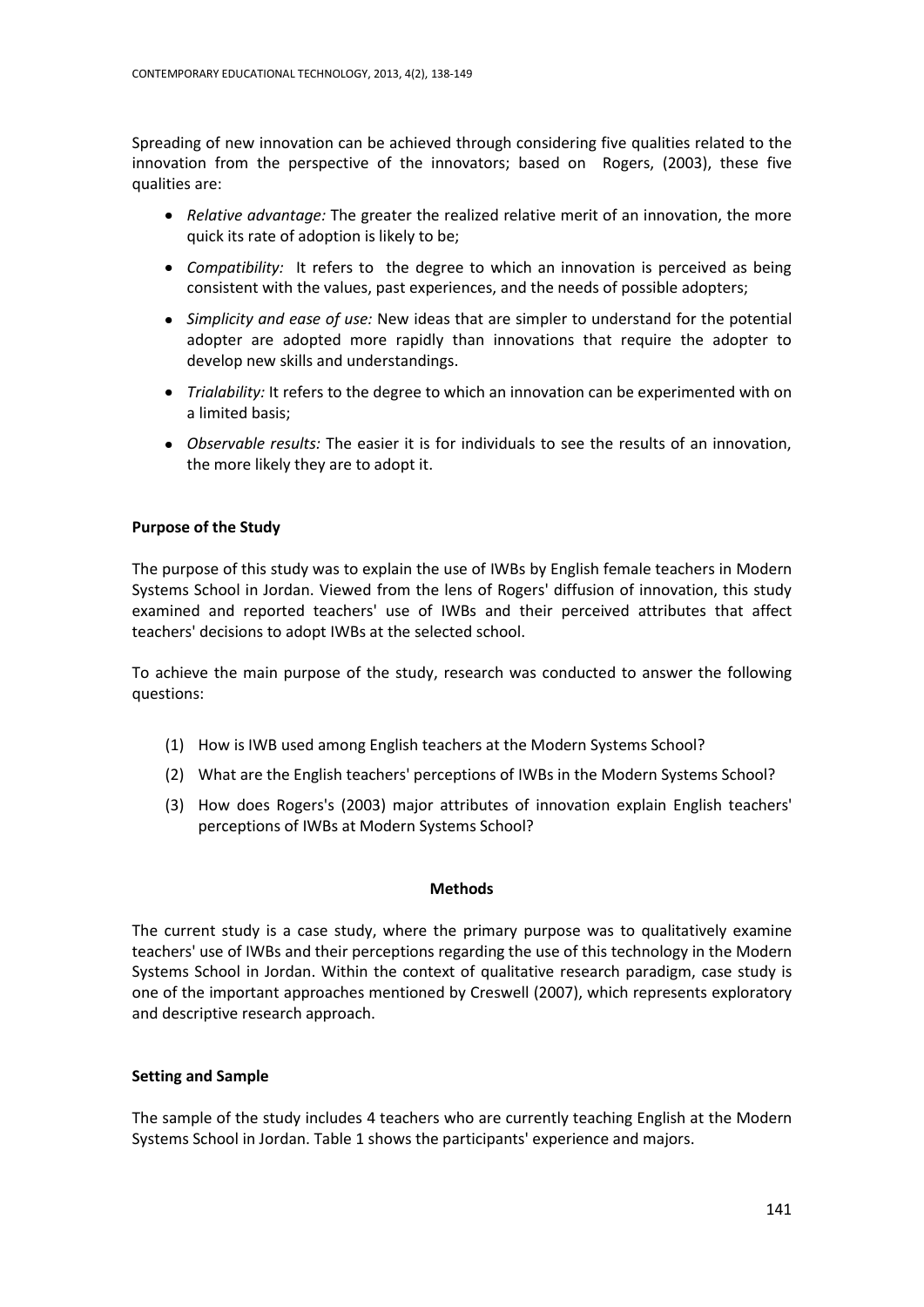| Participant<br>code | Number of years of experience | Qualification | Major                           |
|---------------------|-------------------------------|---------------|---------------------------------|
| Tas                 |                               | Master        | English literature              |
| Mays                |                               | Bachelor      | English language and literature |
| Abr                 |                               | Bachelor      | English language and literature |
| Ram                 |                               | Bachelor      | English language and literature |

#### Table 1. Participants' Experience and Majors

The participants were female teachers teaching sixth to eighth grades. They have relatively low level of experience (between 2-7 years) in teaching. Except one, three of them hold bachelor's degree. Following the administration's approval for conducting this study, interviews with the participants took place at their offices with permission of audio recording.

#### **Instrument**

In this study, the major data gathering instrument was a semi-structured interview questions, which were designed by the researchers to collect information about the teachers' degree of use of and perceptions of IWBs in teaching. The semi-structured interview questions were validated through four referees from the department of curriculum and teaching in Al-Hussein University, where reliability depended on instrument consistency, predictability, stability, or accuracy. The researchers conducted a pre-interview with one teacher at the same school to test the interview questions. The semi-structured interview questions aimed to learn teachers' degree of use and perceptions toward IWBs in teaching based on the diffusion of innovation theory that guided the investigation. The interviews questions were the following:

- What are the advantages and disadvantages of using IWBs for instruction for you as teacher, and for your students?
- How is using IWBs for instruction compatible with your teaching philosophy?
- What are the challenges that you faced when you use IWBs during your teaching experience?
- Have you received any training in relation to the uses of IWBs (such as training sessions, workshops, online training etc.)?
- What is the extent of use of IWBs in instructional design and within classrooms (i.e. times of use, type of content you display, sources at the internet or intranet, and programs)?
- Do you carefully consider the pedagogical use of IWBs as effective tools for your students' learning?
- Do you access online material or information from the internet or intranet during classes?
- What are the factors that promote or limit the use of IWBs in teaching and learning from your perspectives?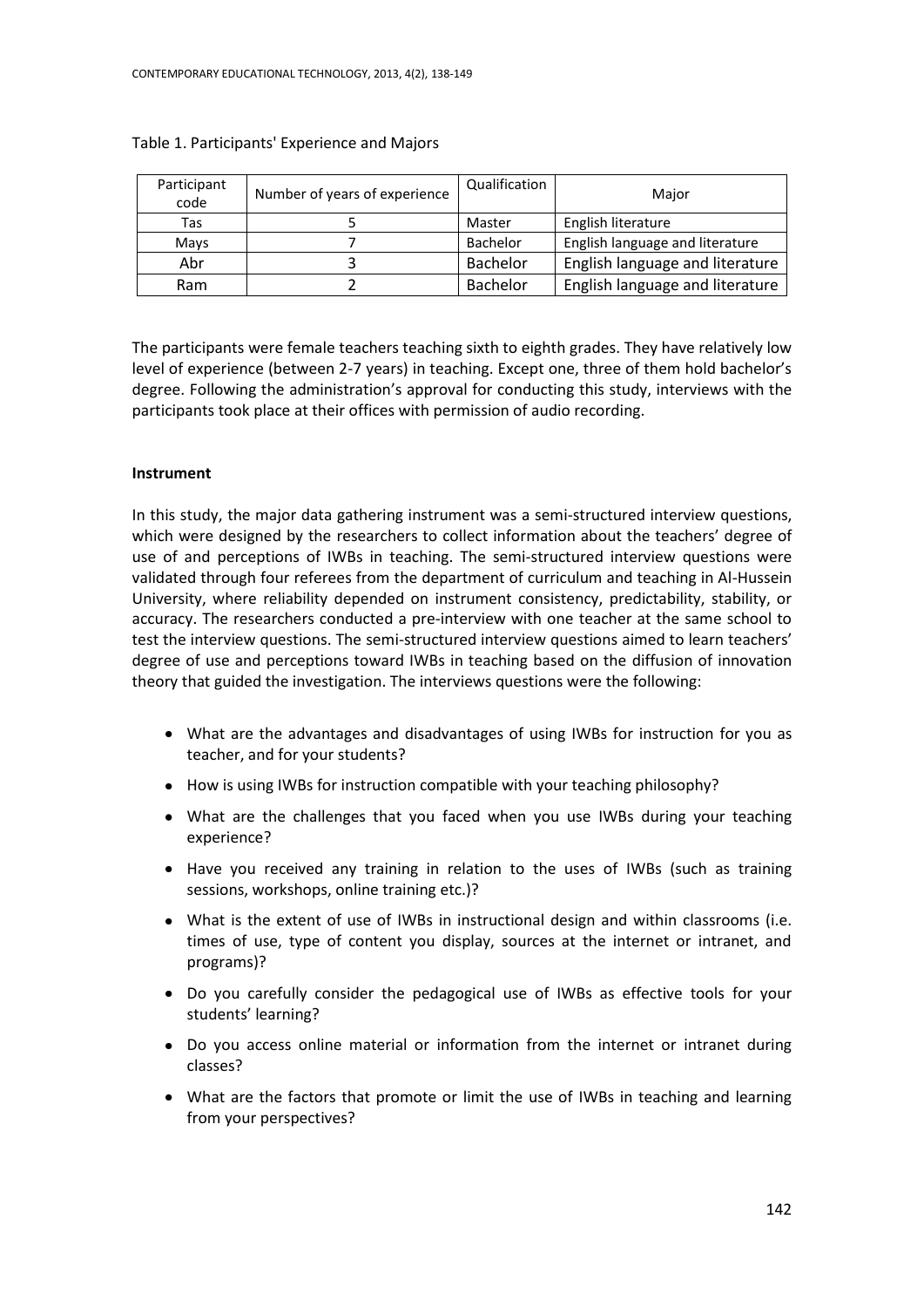## **Analysis of Data**

Data were obtained from various sources including documents (teachers' lesson preparation), observations (field exploring), and interviews. The analysis of collected data was conducted in a way to protect the confidentiality of all the participants by giving them coded names (not their real names). The interview data recorded under the permission of the participants and then transcribed into paper-based form. The researchers handed back hardcopies of the transcribed interviews to participants in order to assure the recorded words have the same meaning as the written ones.

The collected data were analyzed qualitatively, organized into binders based on their themes. Documents were compared with teachers' responses to the interview questions. The field notes were detected to know about IWBs' positions and types in classrooms. The researchers took a picture for the available IWBs. Figure 2 shows the picture of an existing IWB.



Figure 2. An IWB Available in the Classroom (Type: Ketab)

Most of the IWBs in the Modern Systems School are connected to the Internet so that teachers can easily have access to different sources on the web.

# **Findings**

# *Research Question 1: How are IWBs used among English teachers at the Modern Systems School?*

Regarding the first research question, a qualitative approach was employed to explore the participants' use of IWBs. They were asked to answer the following questions:

- How is using IWBs for instruction compatible with your teaching philosophy?
- What is the extent of use of IWBs in instructional design and within classrooms (i.e. times of use, type of content you display, sources at the internet or intranet, and programs)?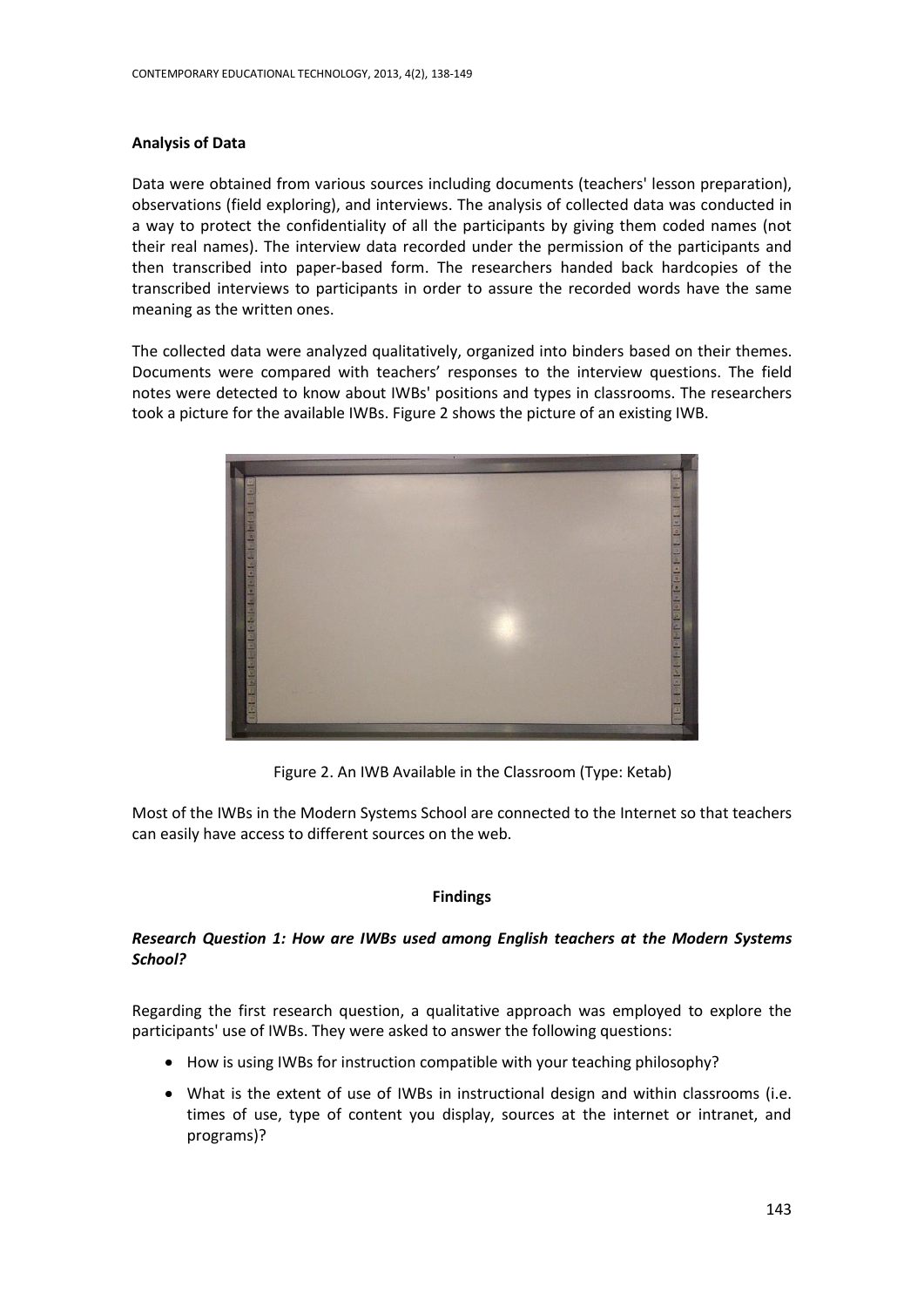- Do you carefully consider the pedagogical use of IWBs as effective tools for your students learning?
- Do you access online material or information from the internet or intranet during the classes?

All the four participants received training conducted at the school by the IWBs supplier but they have not received any training regarding the use of IWBs as an instructional tool. The extent of using IWBs was beyond the use as a general tool of displaying content to students. For instance, Mays stated that: "IWB helps teachers introduce their ideas in many different ways and it is easier to capture students' attention." The teachers confirmed that IWBs shifted the way of presenting content in an interactive way based on dialogue and open sources, while the IWB is connected to the internet. Tas indicated that the use of IWBs can be a powerful tool that helps provide auditory and visual context. She stated that: "IWB enables student to develop their oral and aural skills." The participants confirmed that they use IWBs all the time within their classes. Mays stated that: "I always use it in each class; I use it 30 minutes out of a 40 minutes class." The types of the educational content, that they used IWB to present, vary from one teacher to another. However, they all use IWBs to convert abstract content into a visual one as they mentioned. The instructional strategies that they used can be categorized into three types which are dialogue, open sources (while the IWB is connected to the internet), and group work. All the participants use different types of programs to display the content such as PowerPoint presentations, authoring systems (Flash), videos, text; animated and highlighted text; pictures, and interactive programs.

*Summary of Answers to Question 1:* All the participants use IWBs in all classes that they teach. IWBs shifted instructional strategies that they use from discussion into dialogue, open sources, and group work. They display the content in different media that convert abstract contents into interactive ones. They used popular programs like PowerPoint and Flash. It is obvious that the teachers consider IWB as an appropriate tool to gain students' attention. The use of the Internet as an open source is still limited, where IWB are most used to display the content of different media.

# **Research Question 2***: What are the English teachers' perceptions of IWBs in the Modern Systems School?*

Regarding the second research question, a qualitative approach was employed to explore the participants' perceptions of IWBs. They were asked the following questions:

- What are the advantages and disadvantages of using IWBs for instruction for you as a teacher and for your students?
- What are the challenges that you face when using IWBs in during teaching?
- Have you received any training in relation to the uses of IWBs (such as training sessions, workshops, online training etc.)?
- What are the factors that promote or limit the use of IWBs from your perspectives?

None of the participants confirmed that IWBs have disadvantages; only Abr and Mays pointed to the issue related to some technical problems that she faced during her use of IWB. Abr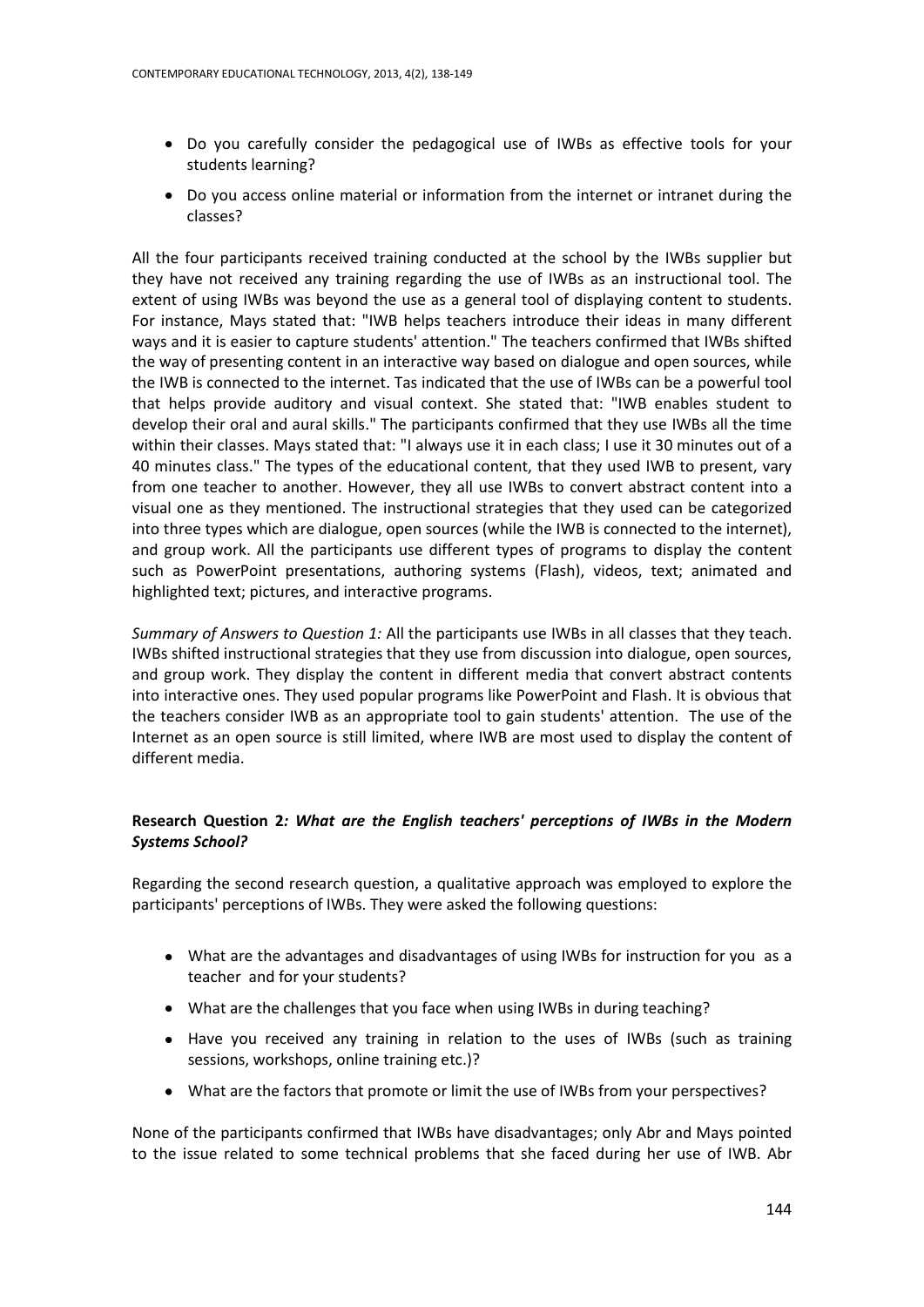made an interesting declaration: "Sometimes, students know how to use the board better than me." It can be concluded form this declaration that the training about how to use IWB that Abr received was not enough. In addition, Abr's little experience can clarify her declaration where her experience at the Modern Systems School was only three years, whereas the students of this school can be considered as high social class students who have experience with different technologies such as computer and Internet. The supplier training focused on how to operate IWB rather than how to use it in a pedagogical manner. Therefore, all the participants perceived IWB as a display tool rather than as being an educational tool that requires special considerations when designing instruction with. However, the participants have had gradually discovered some pedagogical applications of the IWB through their experience with the this technology in this school.

All the participants agreed that IWB has many advantages both teachers and students. The reported advantages were related to the facilitation of the educational process in terms of gaining students' attention displaying the content in different forms, and saving teachers' as well as students' time and effort. None of the participants has mentioned any disadvantage of IWBs. However, the participants have reported the need to practice using IWB before the beginning of the class as Tas stated: "If I am not well prepared before class on how to integrate IWB, it will certainly turn to be a burden trying to employ it during class, which takes a lot of time and effort."

The participants indicated that the current era of technology demands the use of IWBs as, Mays put it: "Everything is based on technology nowadays and students are attracted to anything related to technology." Abr also mentioned that: "In our school, we believe that this is the age of technology, which is the driving force behind the need to implement different technologies such as IWB in our classes."

Considering the factors that limit the use of IWBs, three participants considered the lack knowledge of IWBs' tools and the lack of technical support are the major barriers that limit the use of IWBs. Tas said that: "I am not completely aware of the tools provided by IWBs. Technical problems that may occur during the use of IWBs in the class would waste the time of the class. Therefore, teachers sometimes forget about employing it in class and they just use it as a white board."

*Summary of Answers to Question 2:* All the participants believed that IWBs can save time and effort as an advantage of using IWBs. The reported disadvantages were related to lack of training and technical support. From the perspective of the participants, the only challenge of the use of IWBs was related to the knowledge about IWBs and the need to technical support. The main factors that promote the use of IWBS were related to the technology itself, where participants believed that IWB provides several advantages as display tool. The teachers perceived IWB as a helpful tool to communicate with their students through the content in term of displaying interactive educational content during their classes so that they think that IWBs are required in the current era of technology.

# *Research Question 3: How do Rogers's (2003) attributes of innovation explain English teachers' perceptions of IWBs at the Modern Systems School?*

Regarding the third research question, a qualitative approach was employed to explore the participants' use of IWB and the factors that might affect their decision to use it. The semi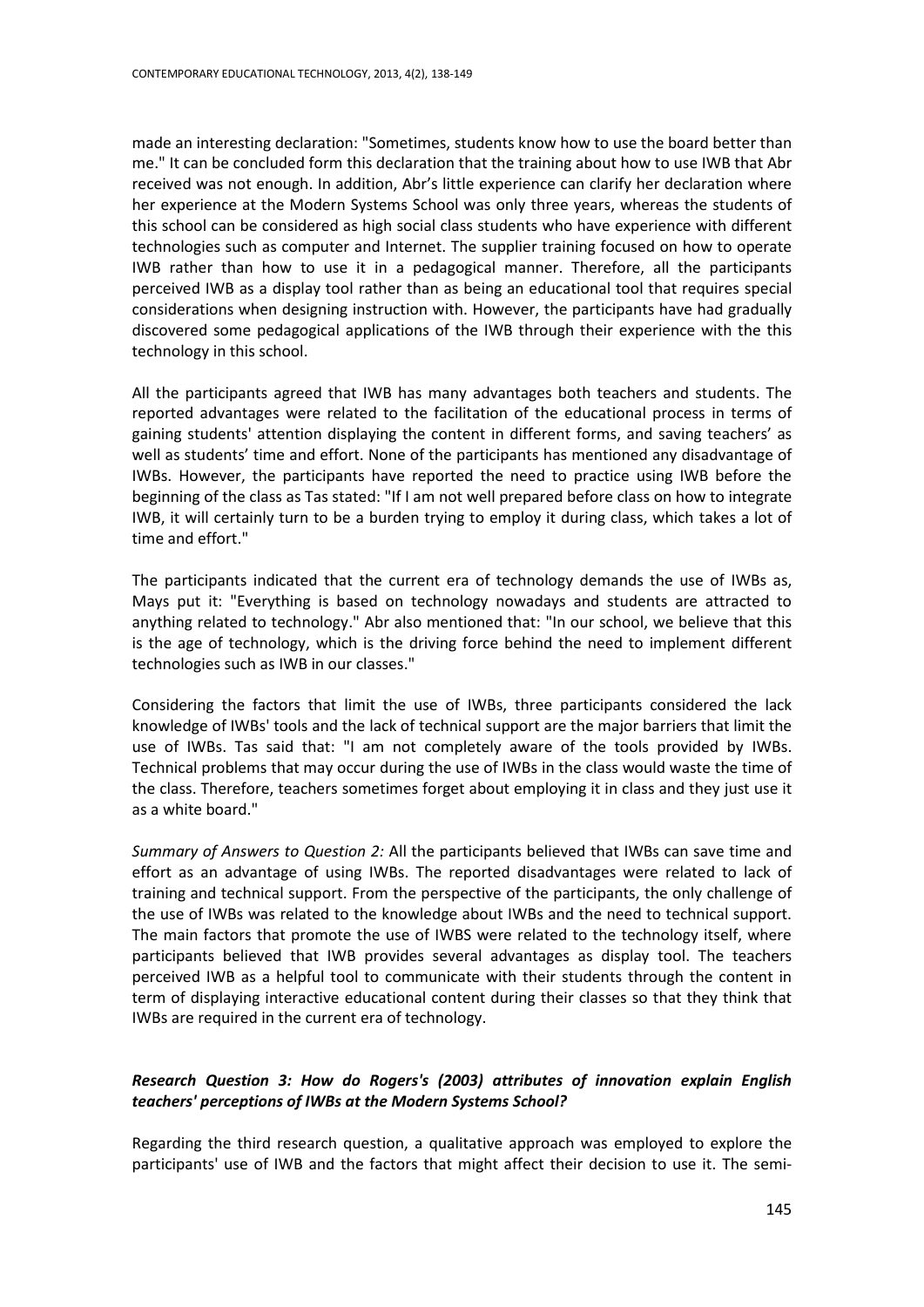structure interview questions focused on the English teachers' at the Modern Systems School perceptions of the IWB based on the five major attributes of innovation that had affect an individual's decision. Rogers's (2003) attributes of innovation in this context include relative advantage, compatibility, complexity, trialability, and observability.

*Relative advantage:* The strongest predictor of an innovation's rate of adoption is its perceived relative advantages. It refers to the benefits that a person would consider when he/she is deciding to adopt the innovation. The participants pointed to the advantages of IWB, which they were related to the facilitation of the educational process in terms of gaining students' attention, displaying the content in different forms, and saving teachers as well as students' time and effort.

*Compatibility:* As indicated earlier, "it is the degree to which an innovation is perceived as consistent with the existing values, past experiences, and need of potential adopters" (Rogers, 2003, p.266). The process of adopting an innovation can be accelerated if the individual feels that this new innovation is compatible with their needs and experiences. All the participants felt that IWB is a powerful tool to help teacher saving time and effort. Regarding the teachers' perceived values and beliefs, they all had positive values/beliefs toward the implementation of the IWB in the educational process, particularly in the current era of technology. More importantly, they pointed that IWBs are one of those tools which shifted traditional classes to interactive ones.

*Complexity:* "It refers to is the degree to which is perceived as relatively difficult to understand and to use" (Rogers, 2003; p.266). All the participants find IWB to be easy to use. For instance, Abr noted that sometimes, her students know how to use IWB better than her, which reflects that Abr lacks experience on how to use IWB even though it is easy to use, where the students can know how to operate it without training.

*Trailability:* This attribute explains the degree to which an innovation may be experimented on a limited base (Rogers, 2003; p.266). The participants were not forced to use IWB for their teaching, although they use it all the time in every class. For instance, Mays pointed that that she used it 30 minutes out of the 40 minutes class. Participants had the opportunity to try the IWB and they were free to continue or discontinue using it.

*Observability:* This concept refers to the degree to which the results of an innovation are visible to others (Rogers, 2003; p.266). Participants' responses to the interview questions showed that they have the chance to examine the IWB in their educational practices and to take advantages of it.

*Summary of Answers to Question 3:* The five characteristics of IWB, as mentioned in Rogers's (2003) theory, have played a crucial role in motivating all the four participant teachers to use IWB in their teaching.

## **Conclusions and Recommendations**

The present study revealed significant results on how teachers are using interactive white boards. All participant teachers accepted IWBs' use and they believed that this technology provides several benefits for teaching and learning. The participants did not have any training on how to integrate IWBs with respect to pedagogical concepts and learning theories. The five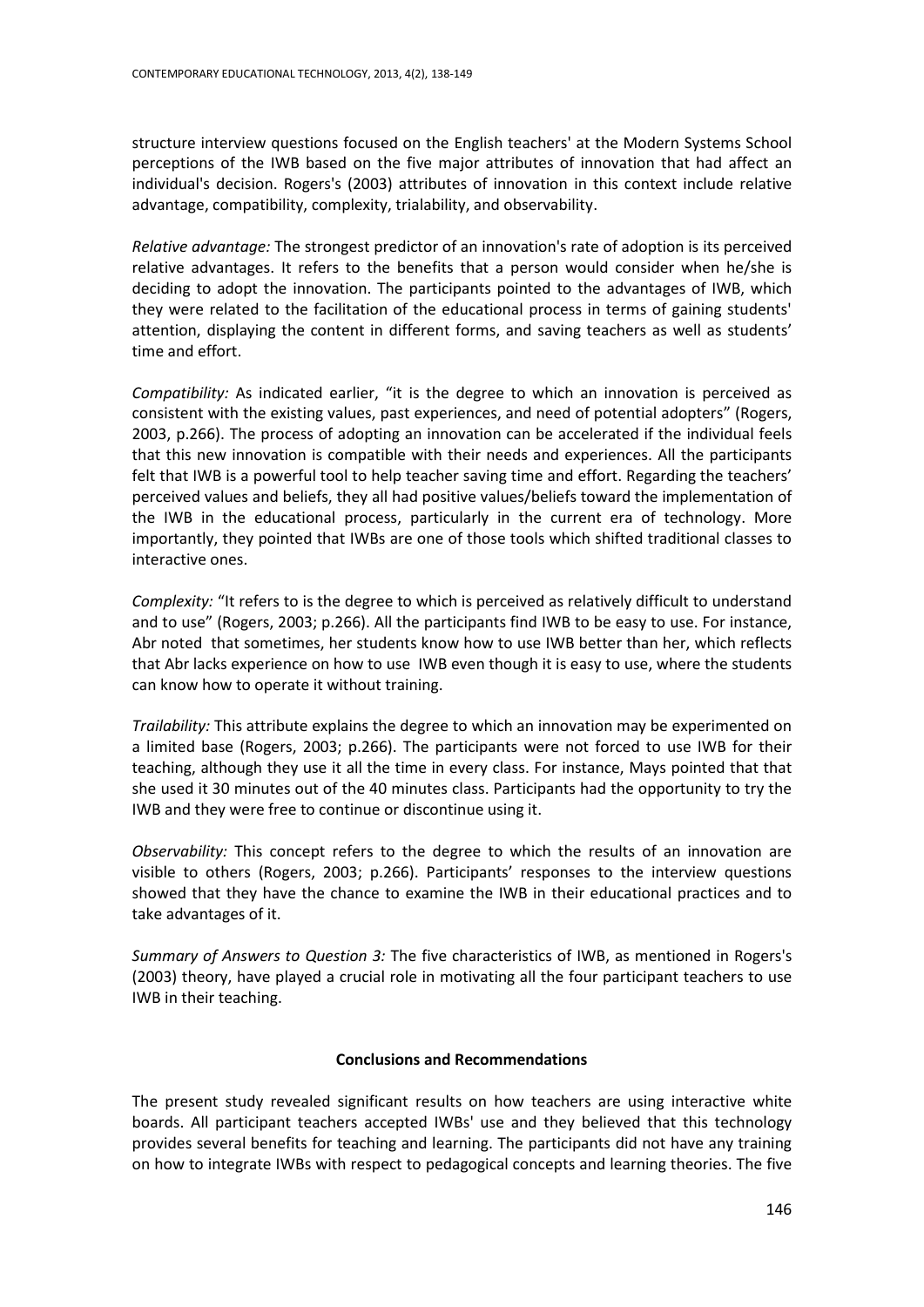characteristics of innovation mentioned in Rogers' (2003) theory on diffusion of innovations have played important roles in motivating or encouraging the participant teachers to use IWB during their teaching.

It can be safely concluded that relative advantages, compatibility, simplicity, trialability, and observability of an innovation accounted for English language teachers' adoption of IWBs in the Modern Systems School in Jordan. This can be also valid for teachers in other schools. As many training workshops are conducted in every semester with the teachers at the Modern Systems School, one should expect, according to the diffusion of innovation theory that IWBs will have more adopters in the future.

Based on the results of this study and subsequent conclusions, the researchers' suggestions for the Modern Systems School will be about two major aspects: The first one is to train teachers to gain instructional design skills based on the existence of IWBs. The second one is to provide more technical support by employing one technician for each department. For further studies, the researchers recommend a larger-scale replication study with a larger sample sizes or more participants embracing other schools and/or another disciplines. A quantitative/mixed-method studies should be conducted with extensive samples of students to explore the impact of using IWBs on the students' performance and attitudes.

#### **References**

- Abu El Einein, R. (2011). *The effect of using the smart board on student's achievement in learning Arabic at the beginner's level for non-native speakers* (Unpublished master's thesis). Department of Psychological and Educational Sciences, Faculty of Arts and Education, The Arabic Academy in Denmark.
- Betcher, C. & Lee, M. (2009) *The interactive whiteboard revolution: Teaching with IWBs.*  Victoria, Australia: Acer. Available at: [http://schoolnet.org.za/CoL/ACE/course/](http://schoolnet.org.za/CoL/ACE/course/%20classroom/documents/iwb_revolution.pdf) [classroom/documents/iwb\\_revolution.pdf](http://schoolnet.org.za/CoL/ACE/course/%20classroom/documents/iwb_revolution.pdf)
- Creswell, J. W. (2007). Qualitative inquiry and research design: Choosing among five traditions (2nd ed.). Thousand Oaks, CA: Sage.
- Dang, X. T. (2011). Factors influencing teachers' use of ICT in language teaching: A case study of Hanoi University, Vietnam. *International Conference on ICT for Language Learning.* CITY?Australia. Retrieved on 21 December 2012 from [http://www.pixel-online.org/](http://www.pixel-online.org/%20ICT4LL2011/common/download/Paper_pdf/SLA51-478-FP-Dang-ICT4LL2011.pdf)  [ICT4LL2011/common/download/Paper\\_pdf/SLA51-478-FP-Dang-ICT4LL2011.pdf](http://www.pixel-online.org/%20ICT4LL2011/common/download/Paper_pdf/SLA51-478-FP-Dang-ICT4LL2011.pdf)
- Digregorio, P. & Sobel-Lojeski, K. (2009). The effects of interactive whiteboards (IWBs) on student performance and learning: A literature review. *Journal of Educational Technology Systems. 38*(3), 255-312.
- Essig, D. (2011). *A case study of interactive whiteboard professional development for elementary mathematics teachers* (Unpublished doctoral dissertation). Walden University. Minneapolis, Minnesota.
- Glover, D., Miller, D., & Averis, D. (2003, September). The impact of interactive whiteboards on classroom practice: Examples drawn from the teaching of mathematics in secondary schools in England. *Proceedings of the International Conference: The Decidable and the Undecidable in Mathematics Education.* Brno, Czech Republic. Available at: http://math.unipa.it/~grim/21\_project/21\_brno03\_Miller-Averis.pdf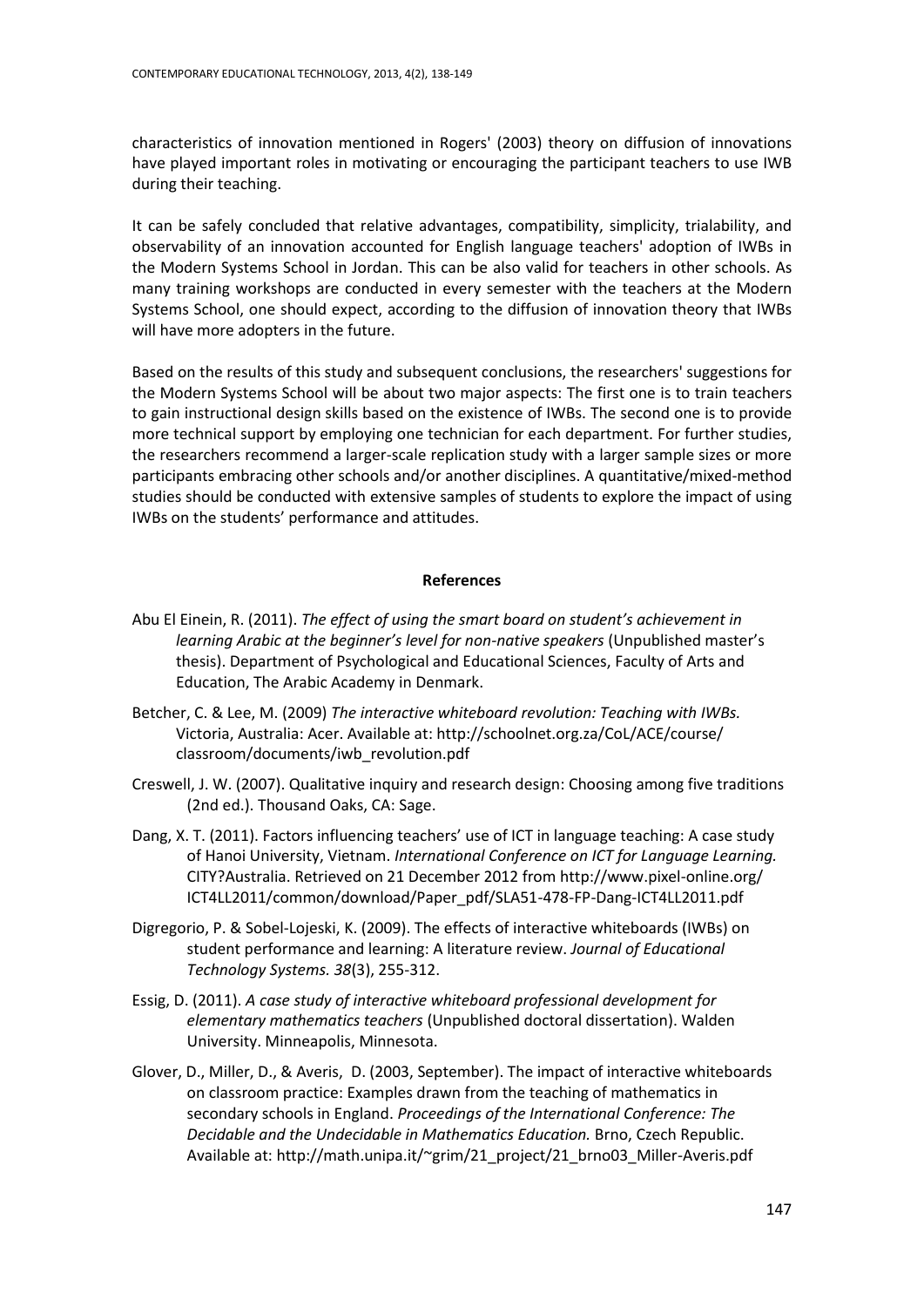- Gruber, B. (2011). *A case study of an interactive whiteboard district-wide technology initiative into middle school classrooms* (Unpublished doctoral dissertation). George Mason University. Fairfax, VA.
- Hanafi, A. (2010). *The effectiveness of a smart-board based program in developing some electronic teaching skills of teacher students in mathematics section* (Unpublished master's thesis). Almenofeyya University. Shbeen El-coom, Egypt.
- Hussein, H. B. (2011). Attitudes of Saudi universities' faculty members towards using learning management system (JUSUR). *Turkish Online Journal of Educational Technology, 10*(2), 43-53.
- Intharaksa, U. (2009). *Using diffusion of innovation theory to explain the degree of faculty adoption of Web-based instruction in a Thai university* (Unpublished doctoral dissertation). Oklahoma State University. Available at: [http://139.78.48.197/utils/](http://139.78.48.197/utils/%20getfile/collection/Dissert/id/%2072454/filename/73145.pdf)  [getfile/collection/Dissert/id/ 72454/filename/73145.pdf](http://139.78.48.197/utils/%20getfile/collection/Dissert/id/%2072454/filename/73145.pdf)
- Jang, S. J. & Tsai, M. F. (2012). Reasons for using or not using interactive whiteboards: Perspectives of Taiwanese elementary mathematics and science teachers. *Australian Journal of Educational Technology, 28*(8), 1451-1465.
- Kervin, L. K., Verenikina, I., Wrona, K., & Jones, P. T. (2010). Interactive whiteboards: Interactivity, activity and literacy teaching. In J. Herrington & B. Hunter (Eds.), *Proceedings of World Conference on Educational Multimedia, Hypermedia and Telecommunications* (pp. 2605-2614). Virginia, USA: AACE. Available at: <http://ro.uow.edu.au/cgi/viewcontent.cgi?article=1122&context=edupapers>
- Miller, D. J., Glover, D., Averis, D., & Door, V. (2005). *From technology to professional development: How can the use of an interactive whiteboard in initial teacher education change the nature of teaching and learning in secondary mathematics and modern languages?* London: Training and Development Agency. Retrieved on 24 December 2012 from [http://webarchive.nationalarchives.gov.uk/20101021152907/http:/www.](http://webarchive.nationalarchives.gov.uk/20101021152907/http:/www.%20ttrb.ac.uk/attachments/0d65acf3-488a-4fca-8536-918d6dafd694.pdf)  [ttrb.ac.uk/attachments/0d65acf3-488a-4fca-8536-918d6dafd694.pdf](http://webarchive.nationalarchives.gov.uk/20101021152907/http:/www.%20ttrb.ac.uk/attachments/0d65acf3-488a-4fca-8536-918d6dafd694.pdf)
- Preston, C. & Mowbray, L. (2008). Use of SMART boards for teaching, learning and assessment in kindergarten science. *Teaching Science Journal, 54*(2), 50-54.
- Robinson, L. (2009). *A summary of diffusion of innovations.* Retrieved 25 December 2012 from http://www. enablingchange.com.au/Summary\_Diffusion\_Theory.pdf
- Rogers, E. M. (1986) Models of knowledge transfer: Critical Perspectives. In G. M. Beal, W. Dissanayake, & S. Konoshima (Eds.), *Knowledge generation, exchange and utilization* (pp.37-60).*.* Boulder, CO: Westview. Retrieved on 19 October 2012 from https:// studieninteressierte.unihohenheim.de/uploads/tx\_uniscripts/25720/A7020\_KIM\_2011. pdf
- Rogers, E. M. (2003). *Diffusion of innovations* (5th ed.). New York: Free Press. Retrieved on 19 October 2012 fro[m http://books.google.com.sa/books?id=9U1K5LjUOwEC&lpg=PP1&dq](http://books.google.com.sa/books?id=9U1K5LjUOwEC&lpg=PP1&dq%20=Diffusion%20of%20Innovations&pg=PP1#v=onepage&q&f=false) [=Diffusion%20of%20Innovations&pg=PP1#v=onepage&q&f=false](http://books.google.com.sa/books?id=9U1K5LjUOwEC&lpg=PP1&dq%20=Diffusion%20of%20Innovations&pg=PP1#v=onepage&q&f=false)
- Smith, H. J., Higgins, S., Wall, K., & Miller, J. (2005). Interactive whiteboards: Boon or bandwagon? A critical review of the literature. *Journal of Computer Assisted Learning, 21,* 91–101. Retrieved on 17 November 2012 from http:// edtech2.boisestate.edu/ spechtp/551/IWB\_ Boon\_Bandwagon.pdf